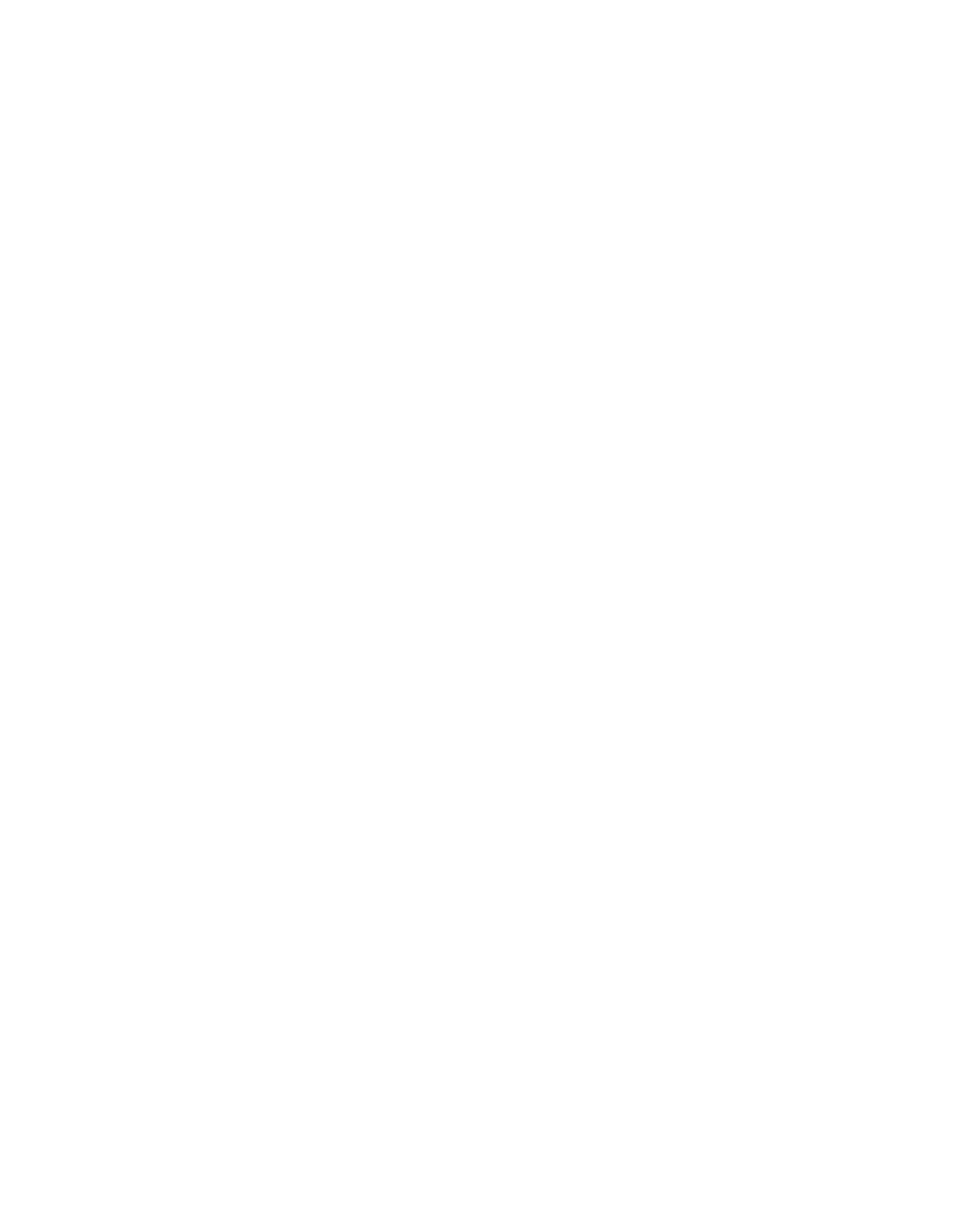| Study site       | Tetranychidae     |    | Phytoseiidae     |   |  |
|------------------|-------------------|----|------------------|---|--|
|                  | Average $\pm$ SE  |    | Average $\pm$ SE |   |  |
| PPN 1            | $21.30 \pm 3.12$  | ab | $8.50 \pm 1.14$  | a |  |
| PPN <sub>2</sub> | $36.23 \pm 5.11$  | ab | $8.17 \pm 1.50$  | a |  |
| PPN 3            | $34.30 \pm 3.72$  | ab | $8.50 \pm 1.12$  | a |  |
| PPN 4            | $17.27 \pm 1.98$  | a  | $7.33 \pm 1.04$  | a |  |
| Puławy 1         | $47.65 \pm 10.72$ | ab | $7.35 \pm 1.87$  | a |  |
| Puławy 2         | $75.88 \pm 21.63$ | b  | $9.42 \pm 1.60$  | a |  |
| Puławy 3         | $61.50 \pm 12.50$ | b  | $6.96 \pm 1.09$  | a |  |
| Puławy 4         | $31.15 \pm 5.48$  | ab | $9.35 \pm 1.75$  | a |  |

**Table 5.** Average density of mites (specimens/100 leaves) depending on the study site

Mean values in columns marked with different letters differ significantly

specimens/100 leaves. However these differences were not statistically significant (Table 6).

### **4. Discussion**

During the present study a dependence between the number of mites from the Tetranychidae family and the area of study was observed. The densities of spider mites on oaks subjected to air pollution near the Zakłady Azotowe in Puławy were significantly higher than on the trees growing in the Polesie National Park. This finding confirms numerous results of studies which showed that the condition of the natural environment influences the numbers of herbivorous arthropods. Usually in a polluted environment the number of herbivorous arthropods with piercing-sucking mouthparts increases (chudzicka 1979; czechowska et al. 1979; Kropczyńska-Linkiewicz et al. 1990; Cichocka et Goszczyński 1991; Cichocka et al. 1998; Tykarska, 2001; Jaśkiewicz, 2006; Mackoś 2010; Lubiarz et al. 2011; Lubiarz et Solski 2012; Mackoś-Iwaszko 2012; Lubiarz 2013). As proven by Kropczyńska et al. (1988), a higher level of environmental pollution in urban areas had a positive impact on demographic parameters of *Eotetranychus tiliarium* (Hermann 1804). cichocka et al. (1990a) observed more abundant spider mite populations in trees lining the streets than in city parks and forests. according to the above mentioned authors, environmental pollution may endanger oaks and lindens by providing favourable conditions for abundant occurrence of spider mites. The authors suggest some methods of eradicating these pests but only in the trees growing beside the streets (cichocka et al. 1990a).

Previous works (Lubiarz et Cichocka 2005; Lubiarz 2013) have shown an increase in nitrogen content in the leaves of the studied oaks growing in the vicinity of the Zakłady Azotowe in comparison to the Polesie National Park. It was the most probable cause of an increased number of spider mites in Puławy. A similar phenomenon was observed by Kropczyńska-Linkiewicz (1984) on linden trees in Warsaw. Also Sahajdak et al. (1995) noted the effect of industrial pollution on aphids and mites (Tetranychidae, Eriophyoidea) on the apple tree (*Malus* sp.), raspberry (*Rubus* sp.), tansy (*Tanacetum vulgare* L.) and the wormwood (*Artemisia campestris* L.). In the proximity of industrial plants (Huta Warszawa, Cementowania Warszawa, Elektrociepłownia Żerań, Zakłady Azotowe in Puławy, Petrochemia in Płock), considerably higher numbers of aphids, Eriophyoidea and spider mites were noted than in the control site (Sahajdak et al. 1995). Also Kiełkiewicz et al. (1997) noted the effect of pollution on the occurrence of Eriophyoidea on the tansy and the wormwood in the proximity of such industrial plants as Rafineria Płock, Zakłady Azotowe in Puławy, Elektrociepłownia Żerań and Huta Warszawa. In sites located close to those plants the abundance of Eriophyoidea was several times higher than in the control site. It was also noted that the highest densities of Eriophyoidea occurred in the proximity of Elektrociepłownia Żerań, where the highest soluble protein and carbohydrate contents were discovered in wormwood leaves (Kiełkiewicz et al. 1997).

The research by Kropczyńska-Linkiewicz (1984) indicates that the number of predatory mites between 0.1–1.0 specimen/ leaf was sufficient to maintain the spider mites population on linden trees in urban conditions at a low level. The obtained results allow a conclusion that despite the fact that on the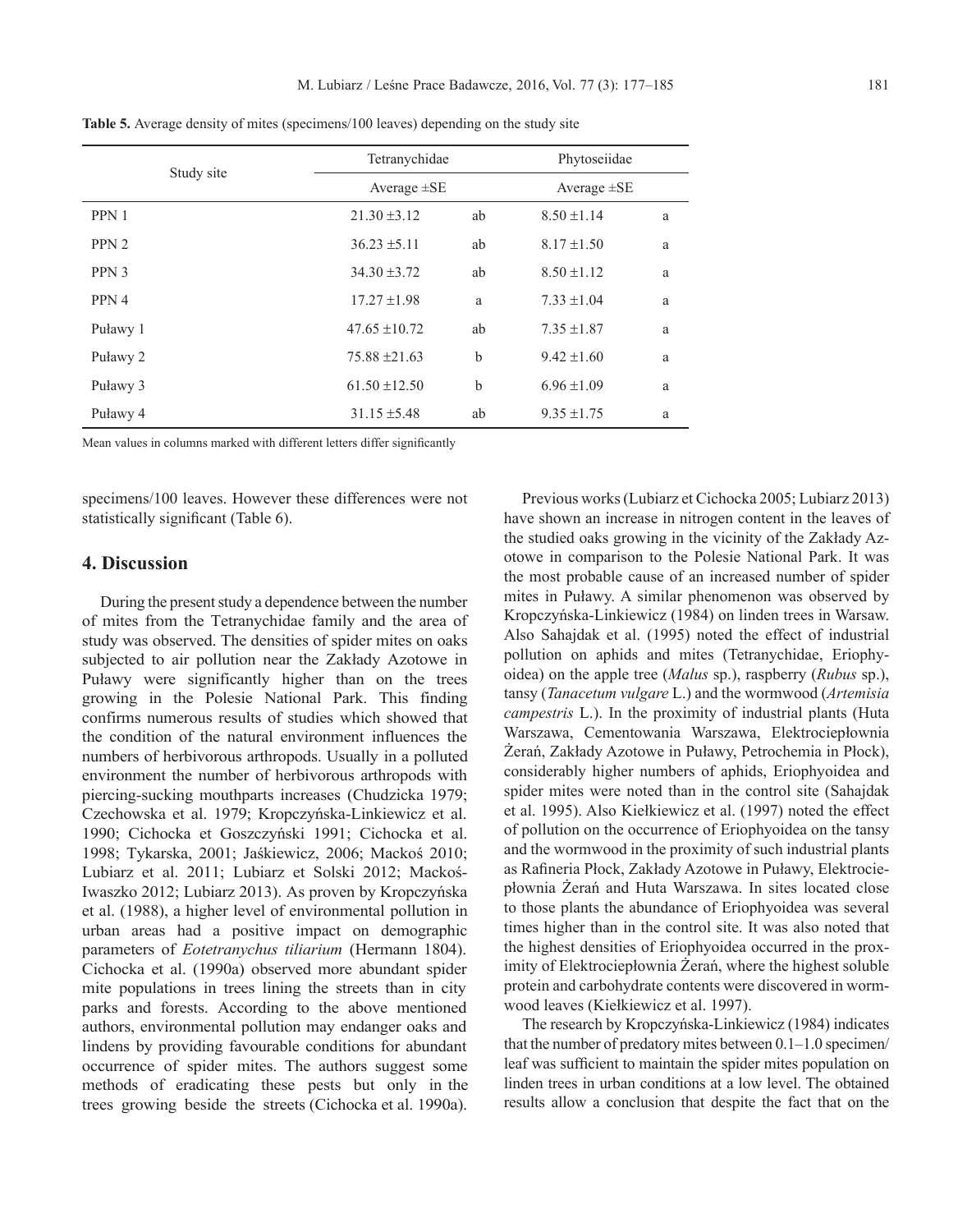# **DE GRUYTER** OPFN

#### 182 M. Lubiarz / Leśne Prace Badawcze, 2016, Vol. 77 (3): 177–185

| Table 6. Average density of mites (specimens/100 leaves) depending on the study site and the year of the study |  |  |  |
|----------------------------------------------------------------------------------------------------------------|--|--|--|
|----------------------------------------------------------------------------------------------------------------|--|--|--|

| Study site and year of the study |      | Tetranychidae      |              | Phytoseiidae     |              |
|----------------------------------|------|--------------------|--------------|------------------|--------------|
|                                  |      | Average $\pm$ SE   |              | Average $\pm$ SE |              |
|                                  | 2002 | $8.70 \pm 2.46$    | $\rm{a}$     | $4.70 \pm 1.66$  | a            |
| PPN 1                            | 2003 | $32.50 \pm 5.70$   | $\rm{a}$     | $14.50 \pm 3.08$ | a            |
|                                  | 2004 | $22.70 \pm 4.85$   | $\mathbf{a}$ | $6.30 \pm 0.94$  | a            |
| PPN <sub>2</sub>                 | 2002 | 22.00 ±4.47        | $\mathbf{a}$ | $4.60 \pm 1.39$  | $\rm{a}$     |
|                                  | 2003 | $40.80 \pm 10.22$  | $\rm{a}$     | $13.50 \pm 3.66$ | $\rm{a}$     |
|                                  | 2004 | $45.90 \pm 9.60$   | $\rm{a}$     | $6.40 \pm 1.18$  | a            |
| PPN 3                            | 2002 | $39.60 \pm 9.20$   | a            | $7.80 \pm 2.66$  | a            |
|                                  | 2003 | $34.90 \pm 5.03$   | $\rm{a}$     | $10.20 \pm 1.62$ | a            |
|                                  | 2004 | 28.40 ±4.07        | $\mathbf{a}$ | $7.50 \pm 1.37$  | a            |
| PPN 4                            | 2002 | $13.60 \pm 3.45$   | a            | $7.70 \pm 1.81$  | a            |
|                                  | 2003 | $20.40 \pm 3.77$   | $\rm{a}$     | $8.10 \pm 2.23$  | $\rm{a}$     |
|                                  | 2004 | $17.80 \pm 3.05$   | $\rm{a}$     | $6.20 \pm 1.40$  | a            |
| Puławy 1                         | 2002 | $77.14 \pm 31.26$  | a            | $9.14 \pm 5.37$  | a            |
|                                  | 2003 | $53.44 \pm 11.63$  | a            | $10.67 \pm 2.87$ | a            |
|                                  | 2004 | $21.80 \pm 10.96$  | a            | $3.10 \pm 1.33$  | a            |
| Puławy 2                         | 2002 | $145.57 \pm 70.75$ | a            | 12.86 ±4.72      | a            |
|                                  | 2003 | $60.44 \pm 20.46$  | a            | $8.67 \pm 1.76$  | $\rm{a}$     |
|                                  | 2004 | $41.00 \pm 13.09$  | $\rm{a}$     | $7.70 \pm 2.06$  | $\rm{a}$     |
| Puławy 3                         | 2002 | $64.43 \pm 21.49$  | $\mathbf{a}$ | $8.00 \pm 2.45$  | a            |
|                                  | 2003 | 56.44 ±22.43       | $\rm{a}$     | $5.78 \pm 1.28$  | $\rm{a}$     |
|                                  | 2004 | $64.00 \pm 22.53$  | a            | $7.30 \pm 2.07$  | $\mathbf{a}$ |
| Puławy 4                         | 2002 | 38.86 ±14.24       | $\mathbf{a}$ | $12.00 \pm 4.01$ | a            |
|                                  | 2003 | $21.33 \pm 5.74$   | $\rm{a}$     | $6.67 \pm 1.67$  | a            |
|                                  | 2004 | $34.60 \pm 8.96$   | a            | $9.90 \pm 3.31$  | a            |

Mean values in columns marked with the same letter do not differ significantly

studied oaks Phytoseiidae reached the bottom level of abundance given by Kropczyńska-Linkiewicz (1984), they were not always capable of maintaining the spider mite population at a low level, especially in the sites situated in Puławy. The development of Phytoseiidae population is not as dependent on the level of environmental pollution and environmental conditions, as it is in the case of development of spider mites (Kropczyńska-Linkiewicz 1984). Similar data were given by Cichocka et al. (1990a), who noted that factors connected with urbanization, such as air pollution and the presence of dust particles did not negatively affect the occurrence of predators from the family Phytoseiidae. However, it was noted by Kropczyńska et al. (1988) that the Phytoseiidae were able to keep the population of *Eotetranychus tiliarium* under control only in trees growing in parks, and not in those growing beside the streets. Also Sahajdak et al. (1995) noted that predatory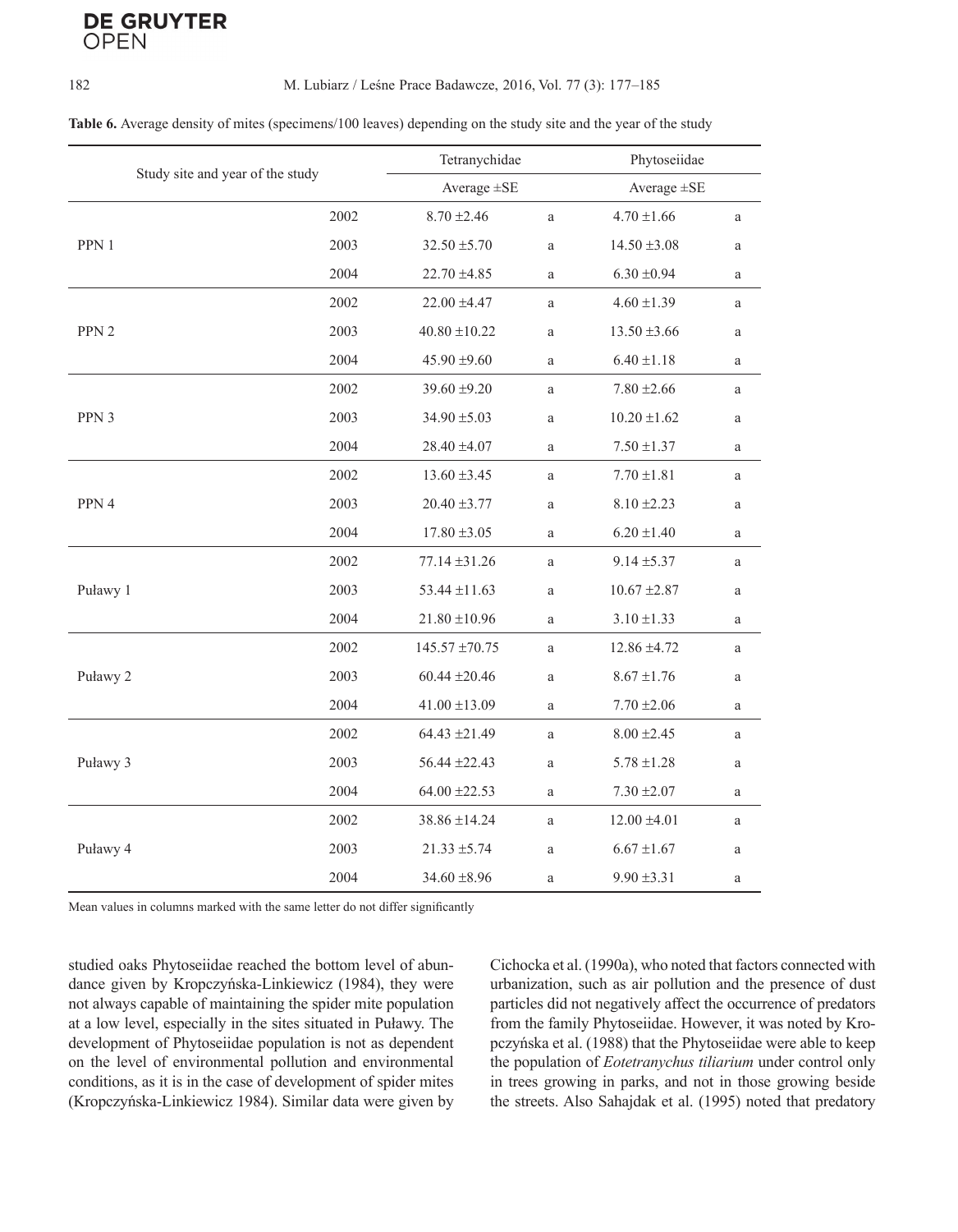mites from the family Phytoseiidae did not react to industrial emissions and achieved similar densities in the proximity of industrial plants (Huta Warszawa, Elektrociepłownia Żerań, Zakłady Azotowe in Puławy, Petrochemia Płock) and in the control site. Furthermore, in comparison with the control site, much higher numbers of Phytoseiidae were noted in the proximity of Cementownia Warszawa: mite densities in that site were higher, because of much higher density of spider mites (Sahajdak et al. 1995). The present research confirms that the level of environmental pollution does not influence negatively the abundance of predatory mites populations, since in both study areas the mean density of these mites was similar (approximately 8 specimens/100 leaves). In the individual years of study the density of these predators per one leaf was between 0.03 and 0.12 in the sites situated in Puławy, and between 0.04 and 0.14 in the Polesie National Park sites. In the present study, predatory mites from the family Phytoseiidae accompanied spider mites from spring until autumn. Similarly, Cichocka et al. (1990a) and Kropczyńska et al. (1988) observed the occurrence of those predatory mites throughout the whole sampling period. Sometimes they were collected in early spring, even before spider mites occurred (Cichocka et al. 1990ab).

### **5. Conclusion**

As a result of the present study a high number of spider mites on the leaves of studied oaks was found. The highest densities of these mites were noted in the sites near the Zakłady Azotowe in Puławy, whereas in the Polesie National Park they were significantly lower, which might be due to a heightened nitrogen content in oak leaves in Puławy. The number of spider mites in the Polesie National Park was lower in each year of study in comparison to the Puławy area. However, no significant influence of years of study on the number of Tetranychidae was found. Predatory mites (Phytoseiidae) reached similar densities in both study areas and no statistically significant differences between the areas were found. Only the densities in the individual years of study differed significantly from each other.

## **Conflict of interest**

The Author declares lack of potential conflicts.

### **Acknowledgements and funding sources**

The research was financed from own resources of the Institute of Landscape Architecture of The John Paul II Catholic University of Lublin.

#### **References**

- Attia S., Grissa K.L., Lognay G., Bitume E., Hance T., Mailleux A.C. 2013. A review of the major biological approaches to control the worldwide pest *Tetranychus urticae* (Acari: Tetranychidae) with special reference to natural pesticides. *Journal of Pest Science* 86: 361–386. DOI 10.1007/s10340-013-0503-0.
- Boczek J. 1999. Zarys akarologii rolniczej. Wyd. Naukowe PWN, Warszawa, 357. ISBN 9788301128333.
- Boczek J., Błaszak C. 2005. Roztocze (*Acari*) Znaczenie w życiu i gospodarce człowieka. Wyd. SGGW, Warszawa, 267. ISBN 83-7244-588-5.
- Bonafos R., Serrano E., Auger P., Kreiter S. 2007. Resistance to deltamethrin, lambda-cyhalothrin and chlorpyriphos-ethyl in some populations of *Typhlodromus pyri* Scheuten and *Amblyseius andersoni* (Chant) (Acari: Phytoseiidae) from vineyards in the south-west of France. *Crop Protection* 26: 169–172. DOI 10.1016/j.cropro.2006.10.001.
- Chudzicka E. 1979. Wpływ struktury zieleni miejskiej na skład gatunkowy i liczebność fitofagów koron (na przykładzie *Tilia* sp.), in: Warunki rozwoju drzew i ich fauny w Warszawie. Mat. Konf. Nauk-Tech., Zakład Narodowy im. Ossolińskich, Wrocław, 74–83. ISBN 83-04-00193-4.
- Cichocka E., Czajkowska B., Goszczyński W., Kropczyńska-Linkiewicz D. 1990a. Ważniejsze szkodniki drzew w miastach, sposoby ograniczania ich liczebności, in: Centralny Program Badań Podstawowych: Ochrona i Kształtowanie Środowiska Przyrodniczego. Wykorzystanie układów ekologicznych w systemie zieleni miejskiej. (ed. H. Zimny). Warszawa, Wyd. SGGW-AR, 166–174.
- Cichocka E., Kropczyńska-Linkiewicz D., Czajkowska B., Goszczyński W. 1990b. Ważniejsze szkodniki drzewostanu w miastach i czynniki wpływające na ich liczebność, in: Centralny Program Badań Podstawowych: Ochrona i Kształtowanie Środowiska Przyrodniczego. Problemy ochrony i kształtowania środowiska przyrodniczego na obszarach zurbanizowanych. (ed. E. Bernadzki). Warszawa, Wyd. SGGW-AR, 17–27.
- Cichocka E., Goszczyński W. 1991. Mszyce zasiedlające drzewa przyuliczne w Warszawie, in: Mszyce, ich bionomia, szkodliwość i wrogowie naturalni. (eds. E. Cichocka, W. Goszczyński). Warszawa, PAN, 9–18.
- Cichocka E., Goszczyński W., Szybczyński K. 1998. Mszyce i ich naturalni wrogowie na klonach w Warszawie, in: Fauna miast. (eds. T. Barczak, P. Indykiewicz). Bydgoszcz, Wydawnictwo Uczelniane ATR, 83–88. ISBN 83-87274-06-02.
- Czechowska W., Pisarska R., Skibińska E., Wegner E. 1979. Wpływ presji urbanizacyjnej na kompleks mszyce – afidofagi, in: Warunki rozwoju drzew i ich fauny w Warszawie. Mat. Konf. Nauk-Tech., Zakład Narodowy im. Ossolińskich, Wrocław, 106–115. ISBN 83-04-00193-4.
- Dąbrowski J., Seniczak S., Dąbrowska B., Lipnicki L., Paczuska B. 1996. Roztocze (Acari) nadrzewne i epifity młodników sosnowych w rejonie oddziaływania zanieczyszczeń Toruńskich Zakładów Przemysłu Nieorganicznego "Polchem". Zeszyty Naukowe ATR w Bydgoszczy 203 – Zootechnika 27: 115–126.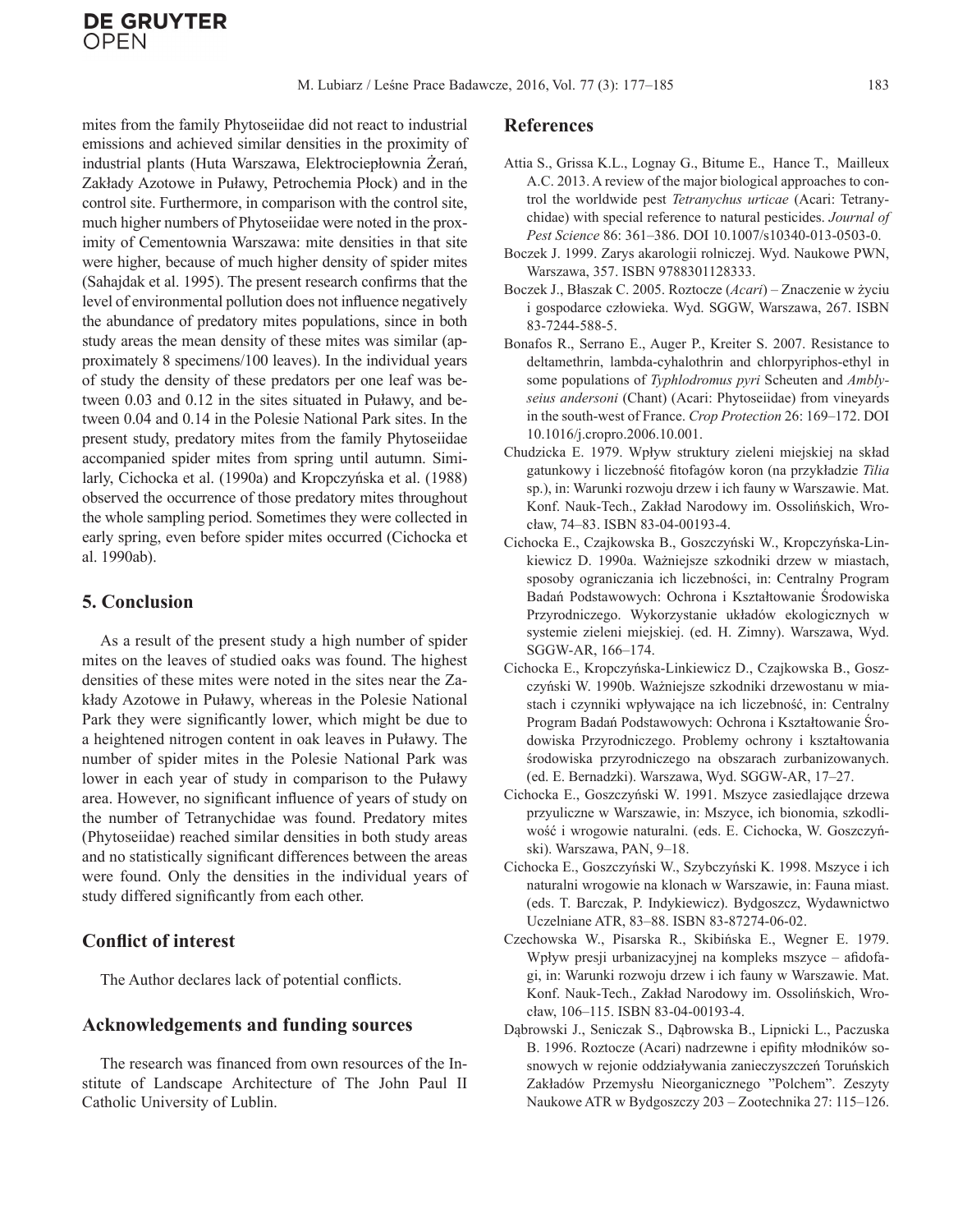# **DE GRUYTER** OPFN

- Ehler L.E., Frankie G.W. 1979. Arthropod fauna of live oak in urban and natural stands in Texas. II. Characteristics of the mite fauna (Acari). *Journal of the Kansas Entomological Society* 52(1): 86–92.
- Fiedler Ż. 2012. Interaction between beneficial organisms in control of spider mite *Tetranychus urticae* (Koch.). *Journal of Plant Protection Research* 52(2): 226–229.
- Gergócs V., Hufnagel L. 2009. Application of Oribatid mites as indicators (review). *Applied Ecology and Environmental Research* 7(1): 79–98.
- Gulvik M.E. 2007. Mites (Acari) as indicators of soil biodiversity and land use monitoring: a review. *Polish Journal of Ecology* 55(3): 415–440.
- Hoy M.A., Smilanick J.M. 1981. Non-random prey location by the phytoseiid predator *Metaseiulus occidentalis*: differential responses to several spider mite species. *Entomologia Experimentalis et Applicata* 29: 241–253. DOI 10.1111/j.1570- 7458.1981.tb03065.x.
- Jaśkiewicz B. 2006. The population of aphids on selected ornamental shrubs in Lublin. *Aphids and other Hemipterous Insects* 12: 55–64.
- Kaczmarek S., Seniczak S. 1996. Bioindykacyjna wartość wybranych gatunków Gamasida (Acari) w warunkach oddziaływania zanieczyszczeń Zakładów Azotowych Włocławek. Zeszyty Naukowe ATR w Bydgoszczy 203 – Zootechnika 27, 93–102.
- Kielkiewicz M., Van de Vrie M. 1990. Within-leaf differences in nutritive value and defence mechanism in chrysanthemum to the two-spotted spider mite (*Tetranychus urticae*). *Experimental and Applied Acarology* 10(1): 33–43. DOI 10.1007/ BF01193971.
- Kiełkiewicz M., Tomczyk A., Sahajdak A., Boczek J. 1997. Liczebność populacji szpecieli a skład chemiczny liści chwastów w przemysłowo zanieczyszczonym środowisku. *Progress in Plant Protection* 37(2): 61–64.
- Klimek A. 2000. Wpływ zanieczyszczeń emitowanych przez wybrane zakłady przemysłowe na Roztocze (Acari) glebowe młodników sosnowych, ze szczególnym uwzględnieniem mechowców (Oribatida). Rozprawy ATR w Bydgoszczy 99, 1–93.
- Kropczyńska D., Van de Vrie M., Tomczyk A. 1988. Bionomics of *Eotetranychus tiliarium* and its Phytoseiid Predators. *Experimental and Applied Acarology* 5(1): 65–81. DOI 10.1007/ BF02053818.
- Kropczyńska-Linkiewicz D. 1984. Rola drapieżnych roztoczy (*Phytoseiidae*) jako wrogów naturalnych przędziorka lipowca (*Eotetranychus tiliarum* (Hermann)) w warunkach miejskich. Warszawa, Wyd. SGGW-AR, 67. ISBN 83-00-01861-1.
- Kropczyńska D. 1999. Klucz do oznaczania przędziorków (*Tetranychidae*) występujących na roślinach uprawnych oraz drzewach i krzewach ozdobnych, in: Diagnostyka szkodników roślin i ich wrogów naturalnych. (ed. J. Boczek). Warszawa, Wyd. SGGW, 7–31. ISBN 83-7244-070-0.
- Kropczyńska-Linkiewicz D. 2001. Klucz do oznaczania drapieżnych roztoczy z rodziny dobroczynkowatych (*Acarida*: *Phytoseiidae*): Diagnostyka szkodników roślin i ich wrogów naturalnych. (ed. J. Boczek). Warszawa, Wyd. SGGW, 7–50. ISBN 83-7244-185-5.
- Kropczyńska D., Czajkowska B., Tomczyk A., Kiełkiewicz M. 2002. Mite communities on linden trees (*Tilia* sp.) in an urban environment, in: Acarid Phylogeny and Evolution: Adaptation in Mites and Ticks (ed. F. Bernini, R. Nannelli, G. Nuzzaci, G. de Lillo). Dordrecht-London, Kluwer Academic, 303–313. ISBN 978-90-481-5950-5.
- Kropczyńska-Linkiewicz D., Czajkowska B., Cichocka E., Goszczyński W. 1990. Owady i ich udział w środowisku, in: Centralny Program Badań Podstawowych: Ochrona i Kształtowanie Środowiska Przyrodniczego. Funkcjonowanie układów ekologicznych w warunkach zurbanizowanych. (ed. H. Zimny). Warszawa, Wyd. SGGW-AR, 245–256.
- Lubiarz M. 2013. Stawonogi występujące na dębie szypułkowym (*Quercus robur* L.) w lasach w pobliżu Zakładów Azotowych w Puławach i Poleskim Parku Narodowym (południowo-wschodnia Polska), in: Rola i udział owadów w funkcjonowaniu ekosystemów leśnych. (ed. W. Ząbecki). Kraków, Uniwersytet Rolniczy, 259–270. ISBN 978-83-60633-92-2.
- Lubiarz M., Cichocka E. 2005. Arthropods on pedunculate oak (*Quercus robur* L.) in Poleski National Park and in the neighbourhood of a nitrogen fertilisers' factory in Puławy (Zakłady Azotowe in Puławy). *Aphids and other Hemipterous Insects* 11: 85–94.
- LubiarzM., Cichocka E., Goszczyński W. 2011. Landscape type and species richness and composition of Arthropoda – Part II. Urban landscape. *Aphids and other Hemipterous Insects* 17: 39–51.
- Lubiarz M., Solski M. 2012. Arthropods occurring on roses shrubs in Botanic Garden of Maria Curie-Skłodowska University in Lublin (southeastern Poland). *Aphids and other Hemipterous Insects* 18: 57–69.
- Mackoś E. 2010. Arthropodans settling small-leaved lime tree (*Tilia cordata* Mill.) in landscape of Lublin. *Aphids and other Hemipterous Insects* 16: 49–57.
- Mackoś-Iwaszko E. 2012. Arthropods settling *Crataegus* x*media* Bechst. in the landscape of the Lublin city (south-eastern Poland). *Aphids and other Hemipterous Insects* 18: 71–82.
- McMurtry, J.A., Croft, B.A. 1997. Life-styles of phytoseiid mites and their roles in biological control. *Annual Review of Entomology* 42: 291–321. DOI 10.1146/annurev.ento.42.1.291.
- Michalski J., Mazur A. 2006. Ważniejsze szkodniki, in: Dęby *Quercus robus* L., *Quercus petraea* (Matt.) Liebl. (ed. W. Bugała) Polska Akademia Nauk – Instytut Dendrologii. Poznań – Kórnik, 773–850. ISBN 83-60247-22-6.
- Niemczyk E., Olszak R., Miszczak M. 1980. Występowanie owadów i roztoczy drapieżnych w sadach jabłoniowych o różnym programie opryskiwań, in: Entomologia, intensyfikacja rolnictwa. (ed. H. Sander). PWN. Warszawa, 31–44. ISBN 83-01-00895-4.
- Norton A.P., English-Loeb G.M., Belden E. 2001. Host plant manipulation of natural enemies: leaf domatia protect beneficial mites from insect predators. *Oecologia* 126: 535–542. DOI 10.1007/s004420000556.
- Puchalska E.K. 2014. Occurrence of Spider mites (Prostigmata: Tetrnaychidae) and Phytoseiid mites (Mesostigmata: Phytoseiidae) as their potential enemies, on Norway spruce (Picea abies (L.) and its cultivars grown in ornamental plant nurseries in Poland. *Acta Scientarium Polonorum Hortorum Cultus* 13(6): 161–172.